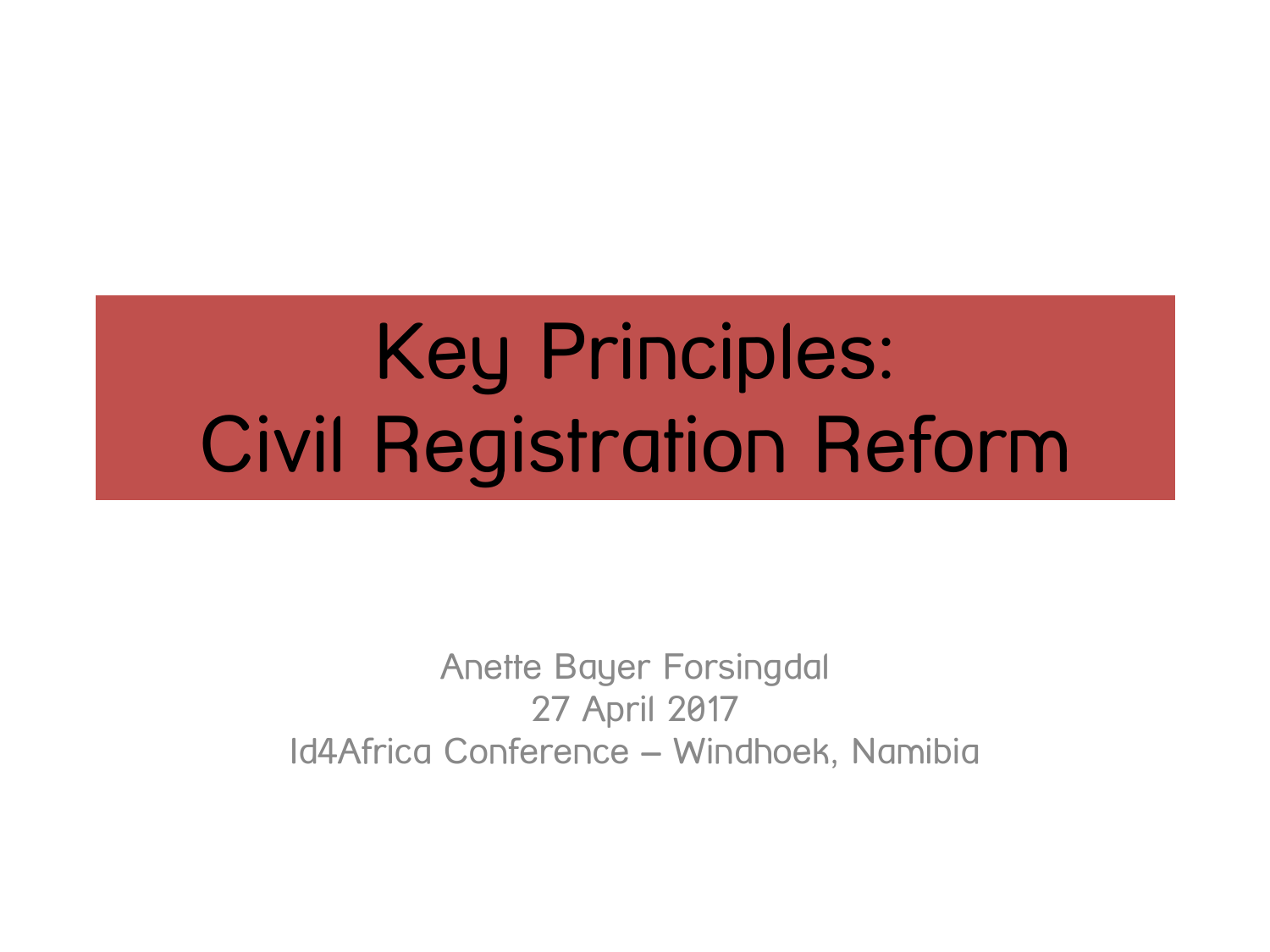# **Aim of Presentation**

- Each country has to find its own pathway or solutions for improvement or reform of their Identity Management System, including the Civil Registration, however, some general principles must be followed.
- This presentation aims to outline how usage of these key principles can help to identity your reform projects, and provide general guidance.
- The formulation of the CRVS Strategy and projects are always guided by 8 key principles with roots in definition of Civil Registration, our Constitution and practical experience.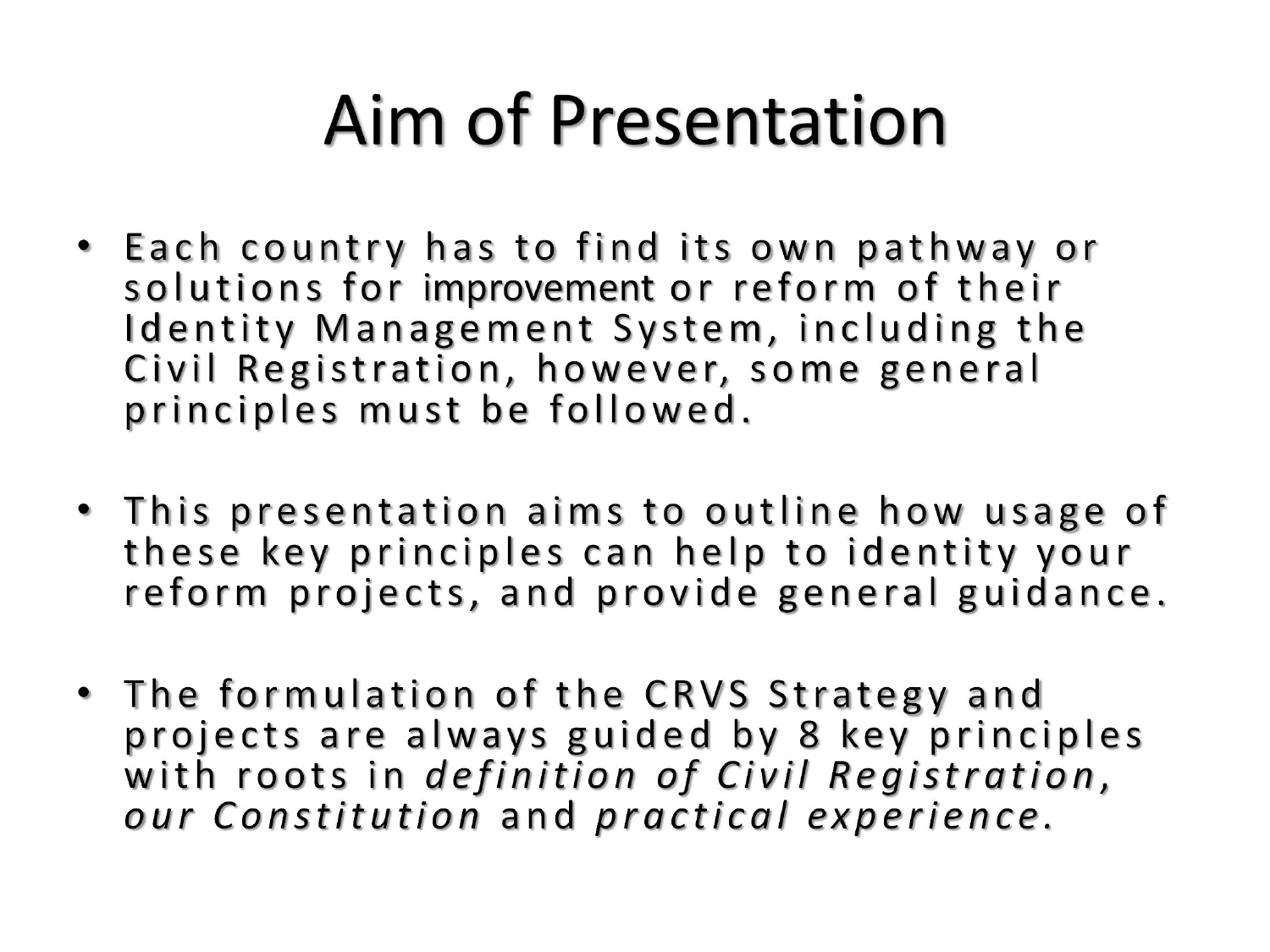## Key Principles guiding CR Reform in **Namibia**

- Universal
- Permanent
- Compulsory
- Continuously
- **Timeliness**
- Accuracy/relevance
- Coordination

## **Key principles Definition of Civil Registration**

- *Continuously, permanent, compulsory and universal recording of the occurrence and characteristics of vital events*
- *Namibian Constitution: Article 15: Children shall have the right from birth to a name*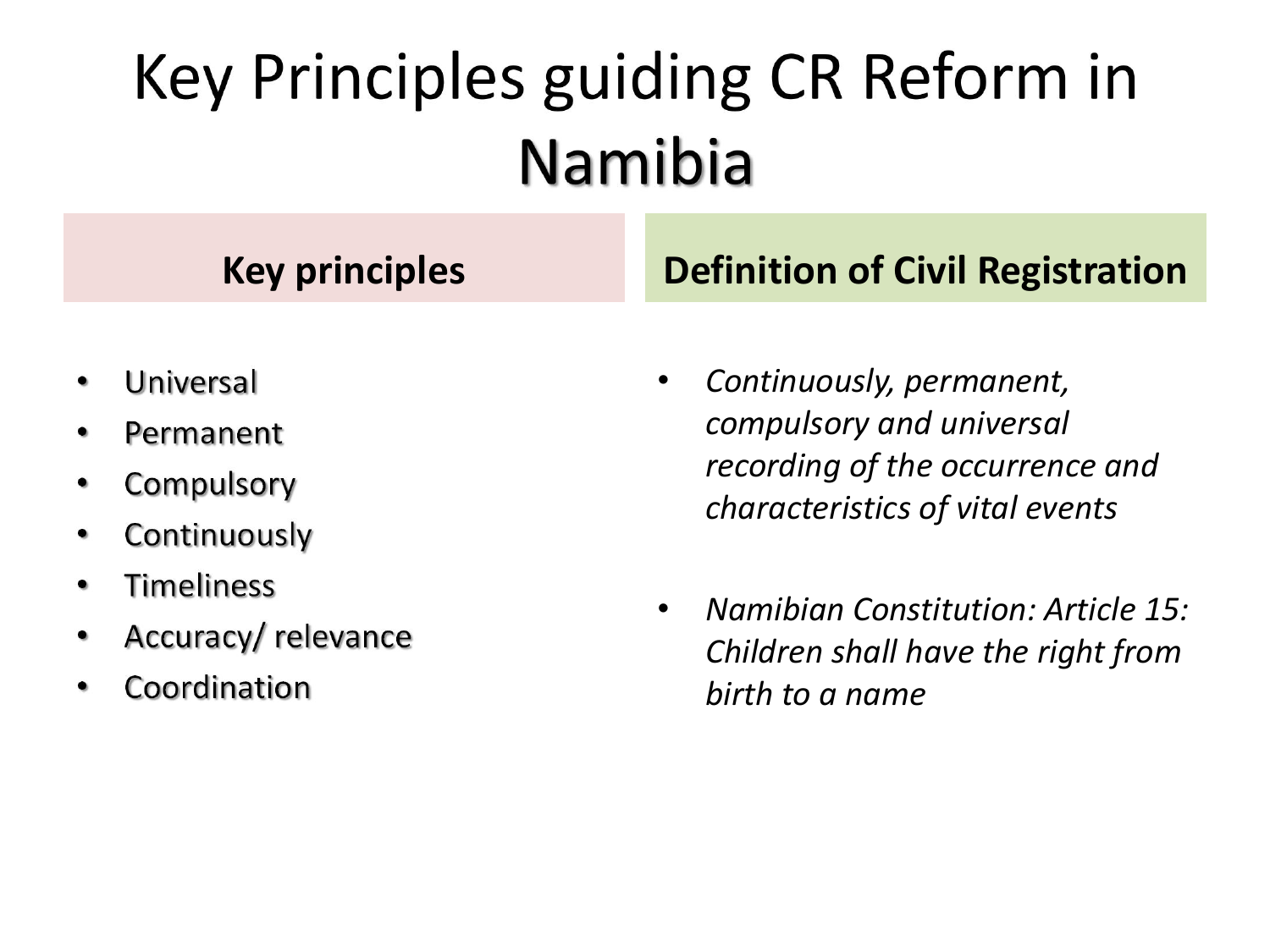## Continuously



Daily operations Government funded

must be a set of the which describes the set of the py government A legal framework work flows

Namibia: All daily operations are funded by government, and the work flow is stipulated in the Act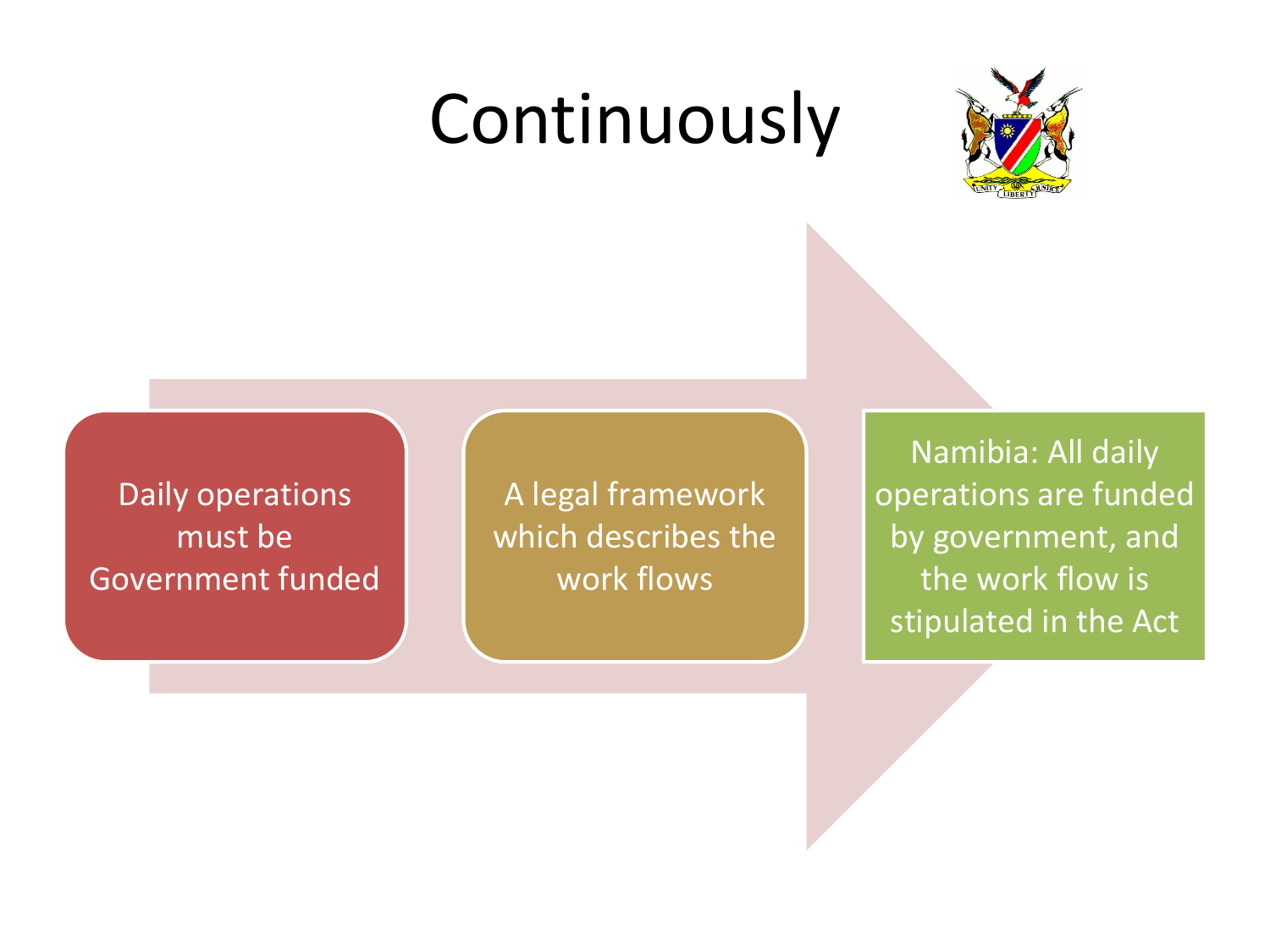## Compulsory



The legal frame must stipulate responsibility for births, deaths and marriages registration

CR authorities must ensure accessibility for all, and remove all barriers set by other stakeholders

## Namibia:

Study to determine barriers to CR Consultations with stakeholders Legal framework sets out who is responsibility to register Public message that it is a legal responsibility for all parents to register

( example)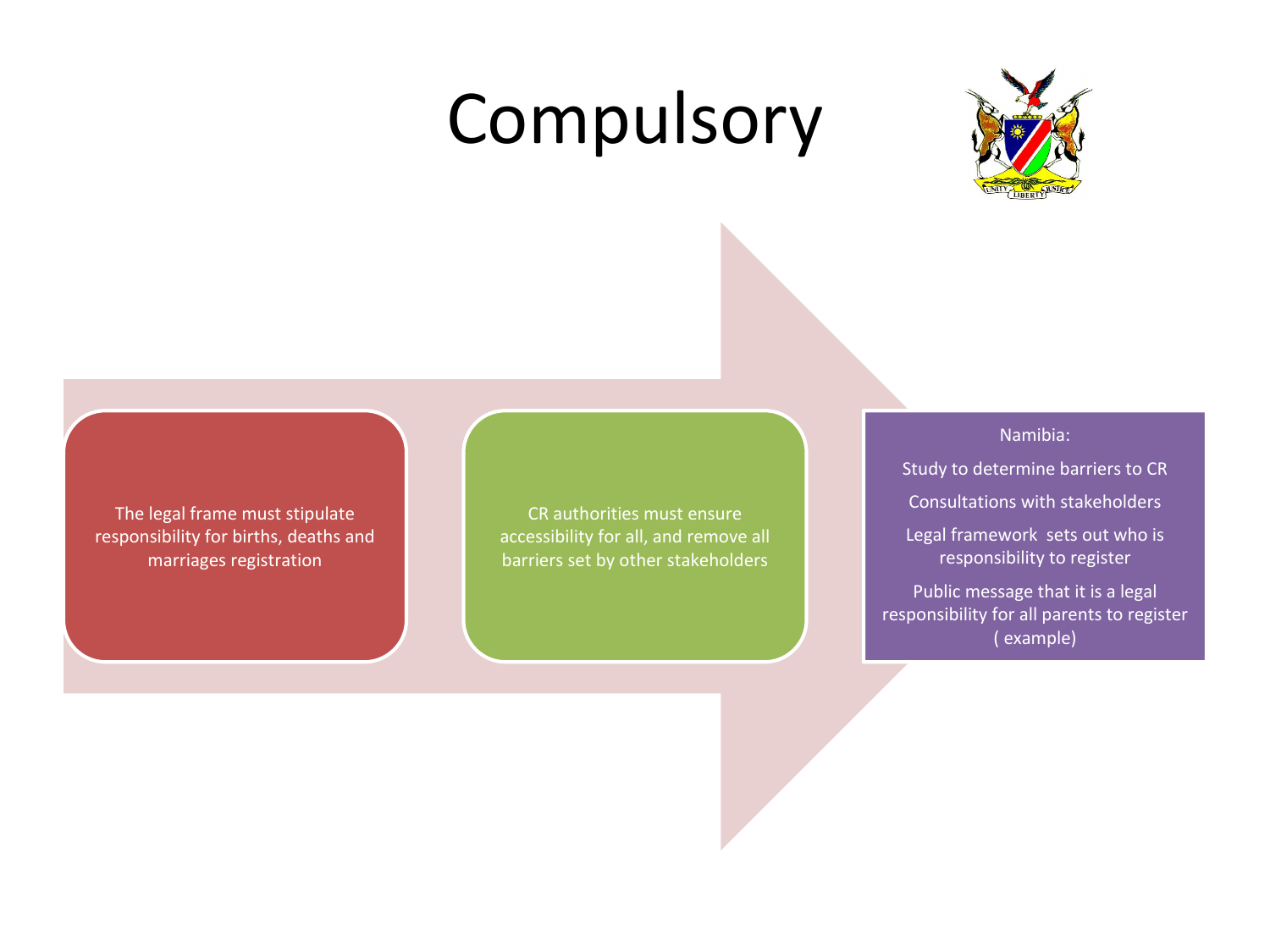## Universal



Ensure Easy Access to **Services** 

No Access without about your services and **the author of the services** and requirements

knowledge **in requirements** 

Your **Contract of Service State**  $\begin{array}{c} \text{quiverations} \\ \text{must be} \end{array}$  all the uniform which sets out requirements and inclusion of **All and inclusion** maternity ward all

A legal and a loop of hospital-based framework **offices**, outreach all the some of the information of the solution of the solution of the solution of the solution of the solutio through opening programmes, sharing at maternity wards, and reviewing legal frame to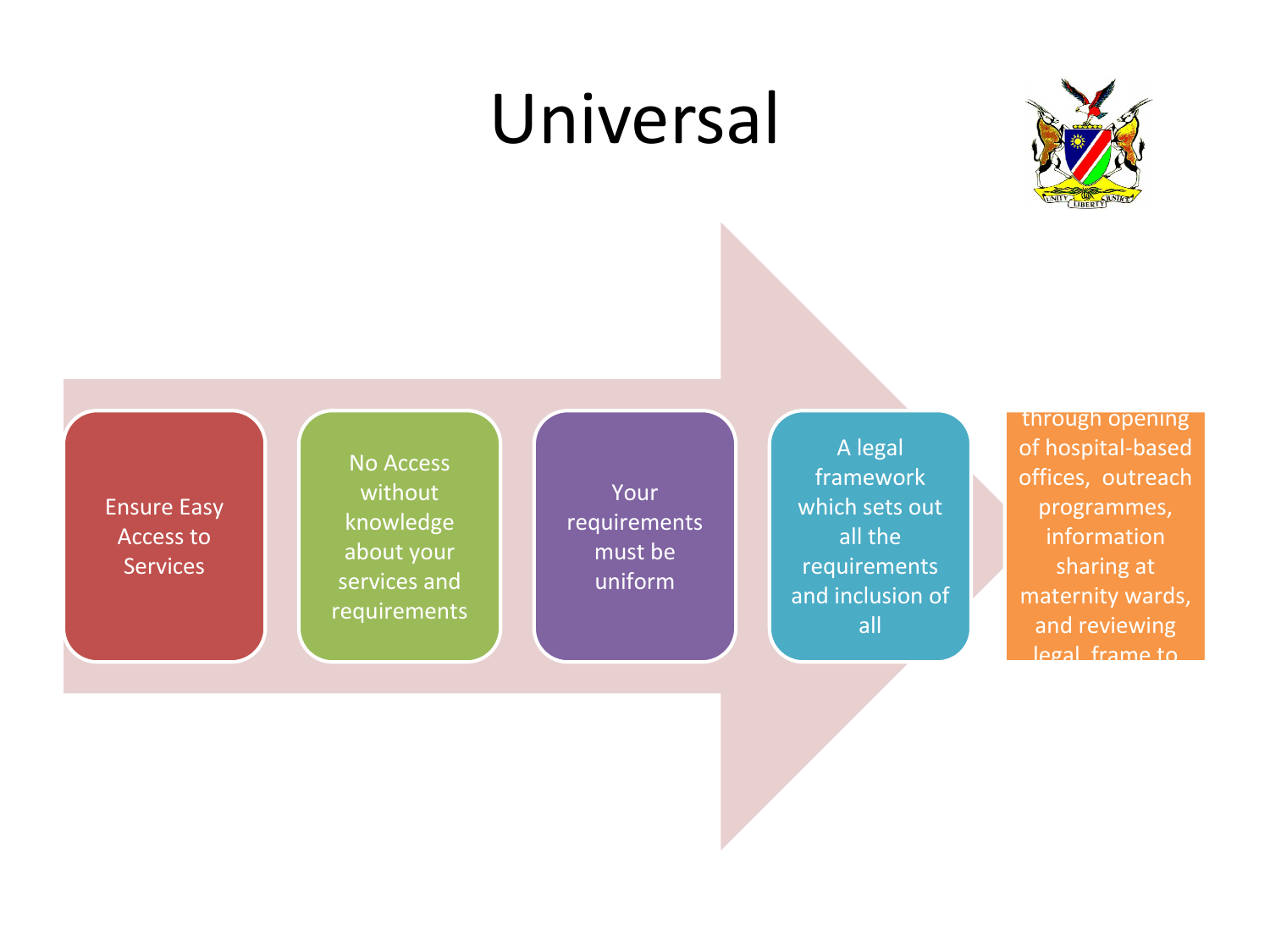## Permanent



Record and Achieving policies

A database ( Civil Registration System ) Must be universal

Preserving of legacy **records** 

Namibia: An integrated and web-based NPRS has been implemented and historical CR records captured

Draft policy on achieving of different documents ( to be endorsed)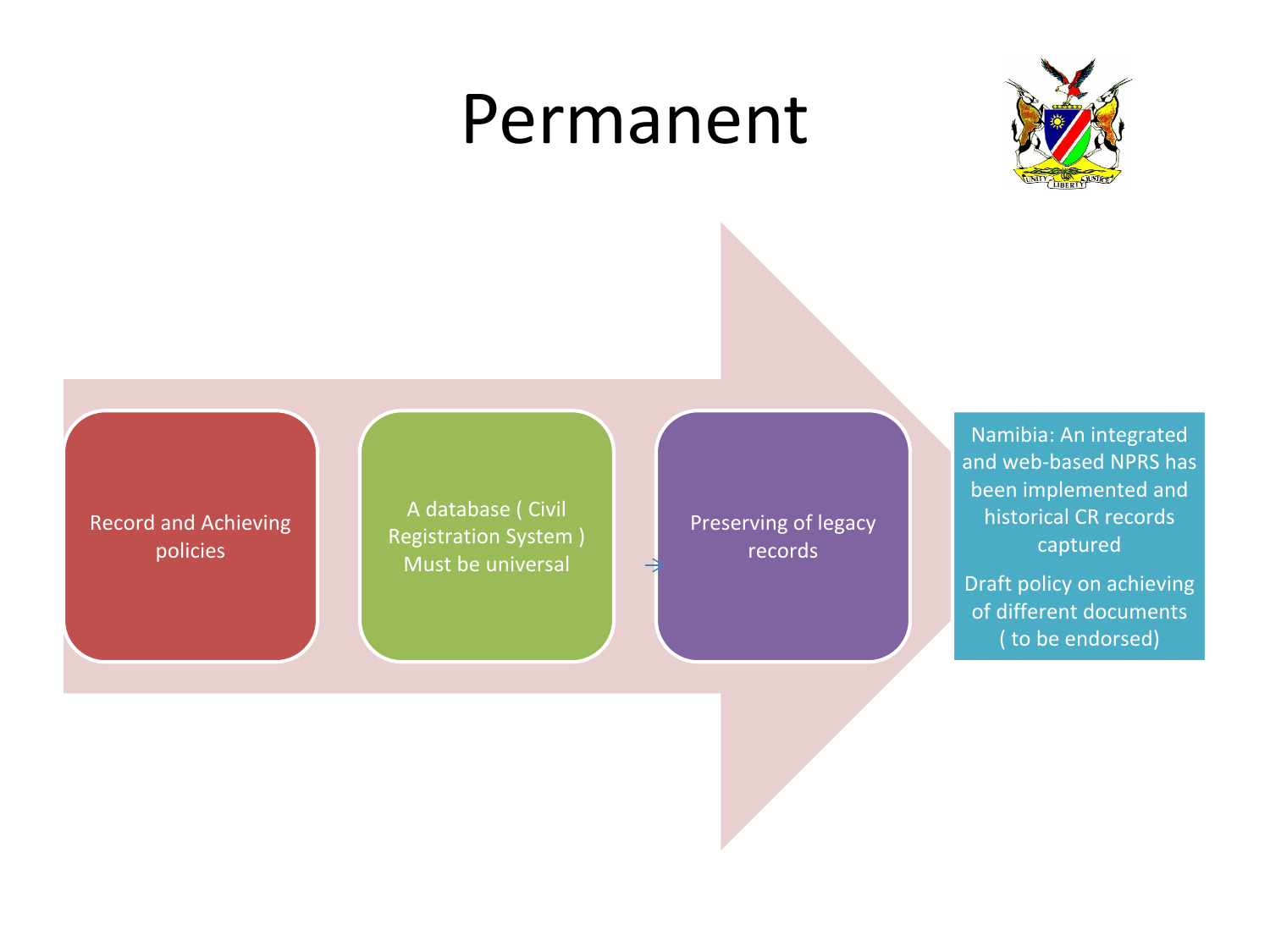## Timely



The Act must define timeline(s) for registration of births,

Let must define directingly<br>
Timely availability of information and the coordination with stakeholders<br>
marriages and deaths ( policies/initiatives)

## Namibia

Improved accessibility

Law

Coordination

Public Information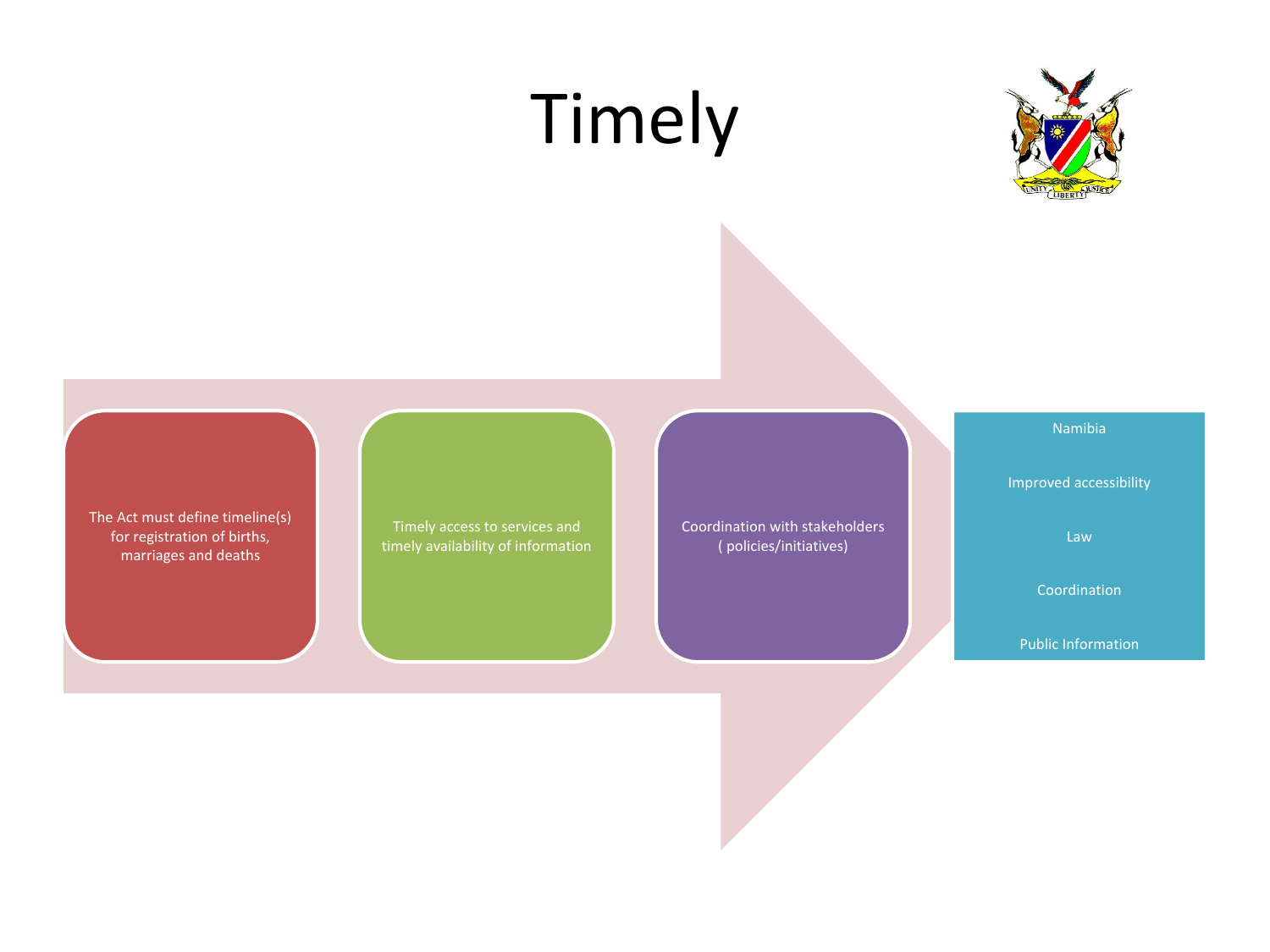## Accurate/Relevant



Digitisation (less duplication)

manual, internal and

Data captured not only accurate, but also serve a purpose

e-birth notification Build-in audits **Training** Printing of certificates Phasing out of old ID/abridged birth certificates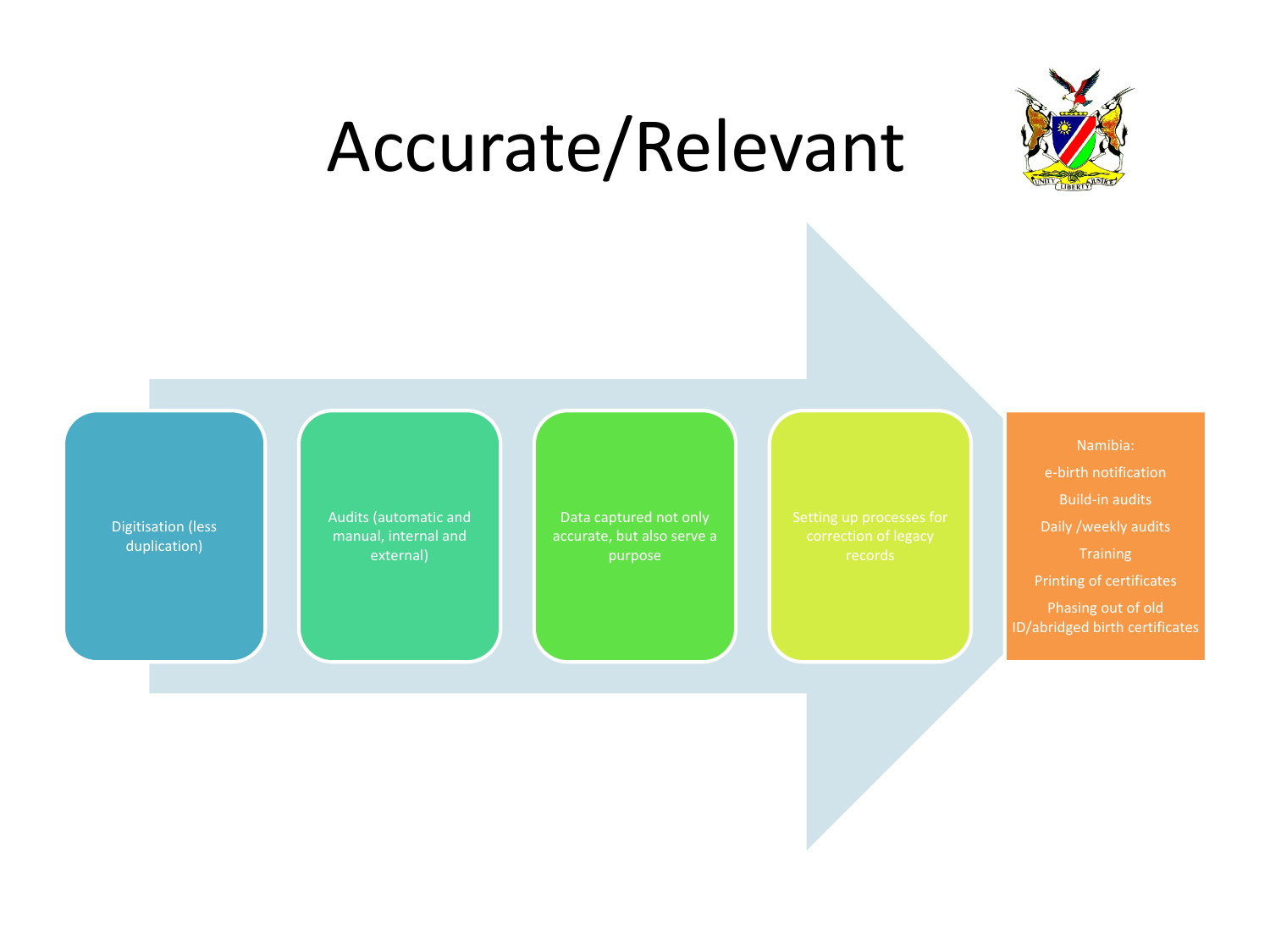## Coordination

Identify your stakeholders and review shared processes

Share resources and efforts

Namibia:

CRVS Assessment and Strategic

TWG reviewing processes and project management

Information sharing at ANC and PNC level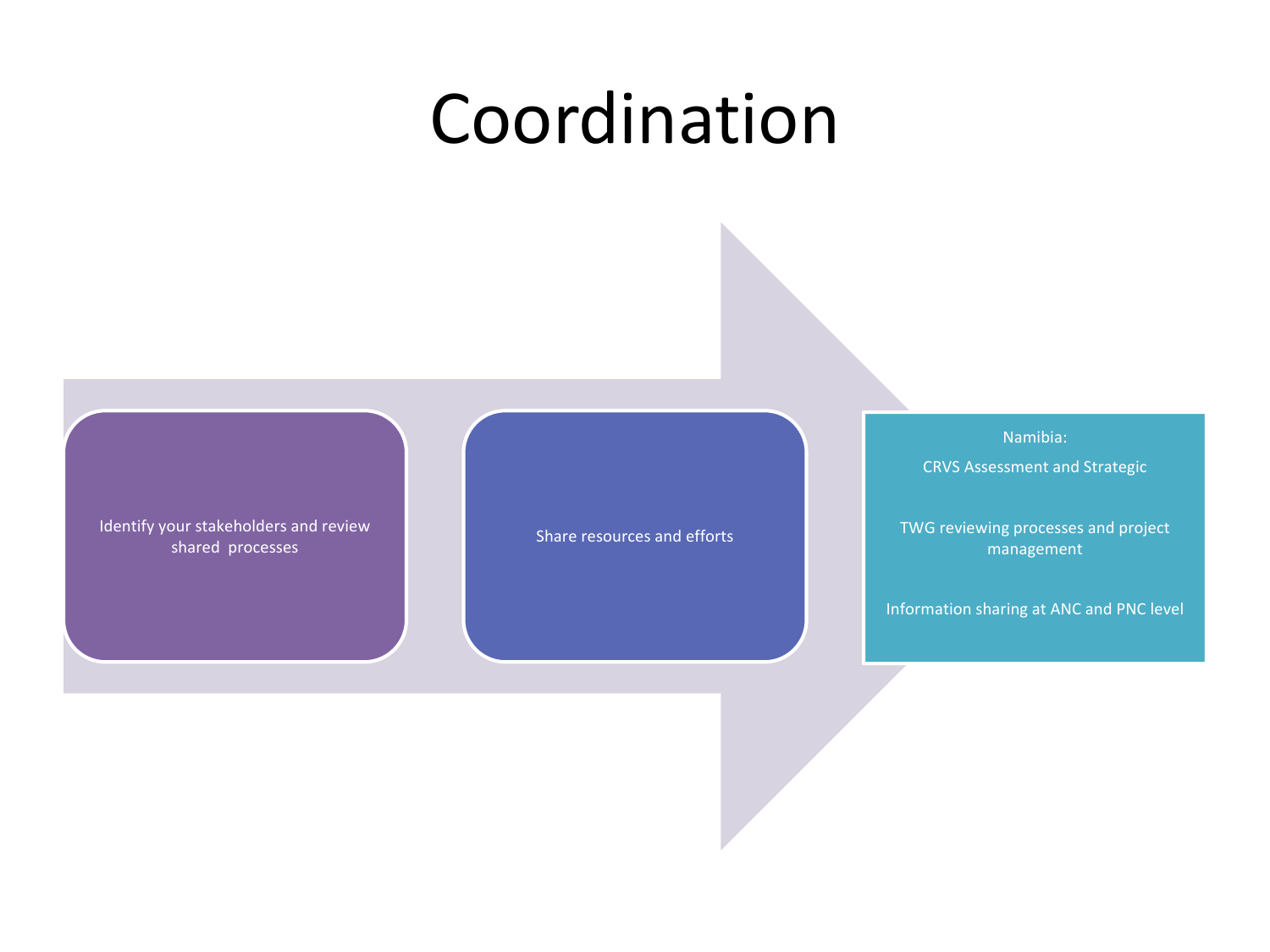## Key Principles leads your project priorities

- Law reform
- Accessibility to Services
- System development
- Archiving Policies
- Public Information
- Inter-ministerial committees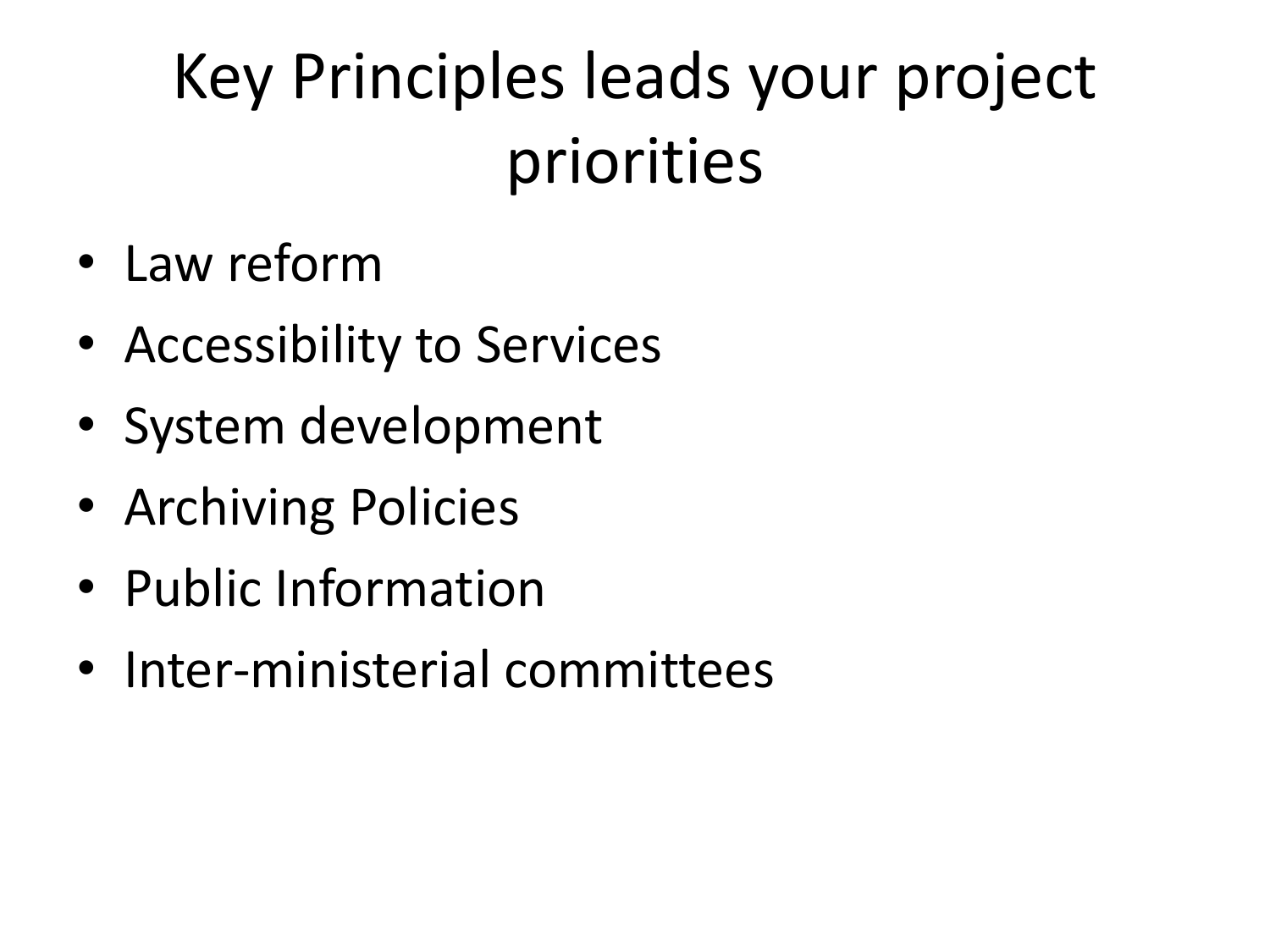

**Ministry of Home Affairs** and **Immigration** 

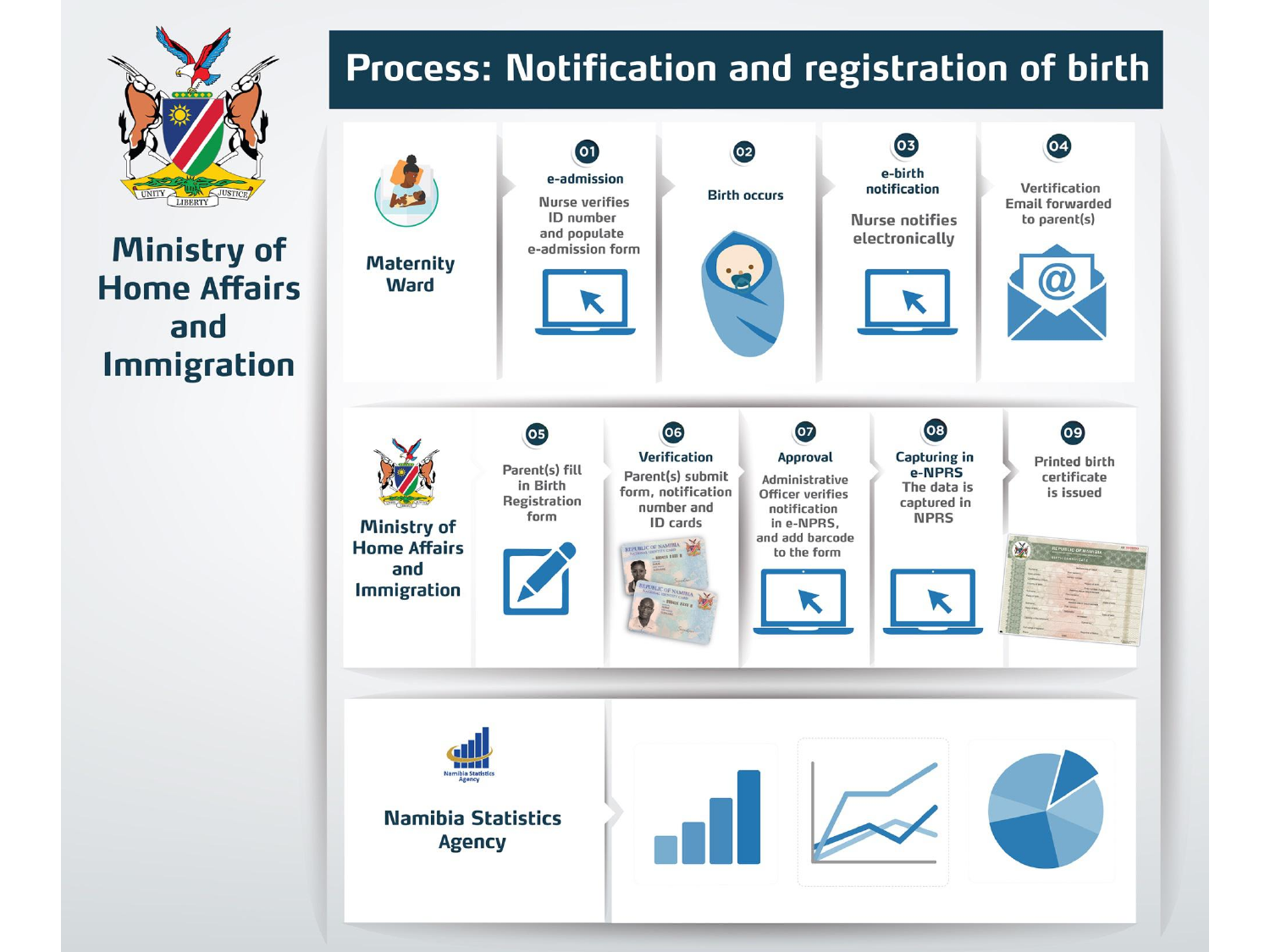## Check list for e-birth notification System

 $\checkmark$  Compulsory  $V$ Universal  $\sqrt{$ Permanent  $\checkmark$  Continuously  $\sqrt{\text{Time}}$  $\sqrt{\text{Accuracy}}$  relevance  $\checkmark$  Coordination